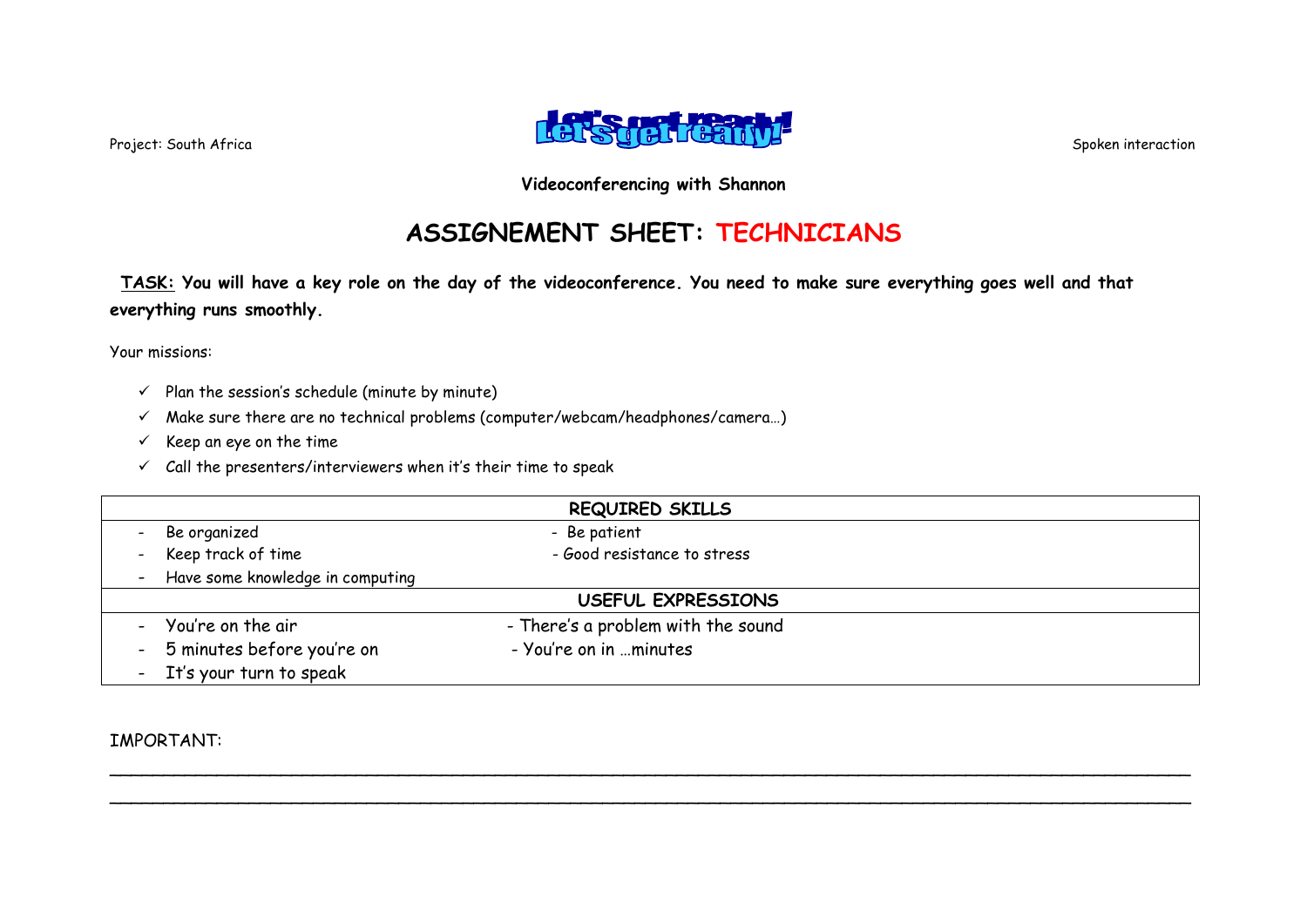

## **ASSIGNEMENT SHEET: PRESENTERS**

**TASK: You will have a key role on the day of the videoconference. You need to launch and close the videoconference.**

Your missions:

- $\checkmark$  Welcome Shannon and the audience and start the conference
- $\checkmark$  Ensure the transitions between the various interviewers
- $\checkmark$  Fill the blanks if there are any
- $\checkmark$  Close the videoconference

| <b>REQUIRED SKILLS</b>              |  |
|-------------------------------------|--|
| Be organized                        |  |
| Good communication                  |  |
| - A good Eye contact                |  |
| USEFUL EXPRESSIONS                  |  |
| - Good Morning Ladies and Gentlemen |  |
| - First, let's listen to            |  |
| - I am now turning to               |  |
| - Well, it's all for now            |  |

\_\_\_\_\_\_\_\_\_\_\_\_\_\_\_\_\_\_\_\_\_\_\_\_\_\_\_\_\_\_\_\_\_\_\_\_\_\_\_\_\_\_\_\_\_\_\_\_\_\_\_\_\_\_\_\_\_\_\_\_\_\_\_\_\_\_\_\_\_\_\_\_\_\_\_\_\_\_\_\_\_\_\_\_\_\_\_\_\_\_\_\_\_\_\_\_\_\_\_\_\_ \_\_\_\_\_\_\_\_\_\_\_\_\_\_\_\_\_\_\_\_\_\_\_\_\_\_\_\_\_\_\_\_\_\_\_\_\_\_\_\_\_\_\_\_\_\_\_\_\_\_\_\_\_\_\_\_\_\_\_\_\_\_\_\_\_\_\_\_\_\_\_\_\_\_\_\_\_\_\_\_\_\_\_\_\_\_\_\_\_\_\_\_\_\_\_\_\_\_\_\_\_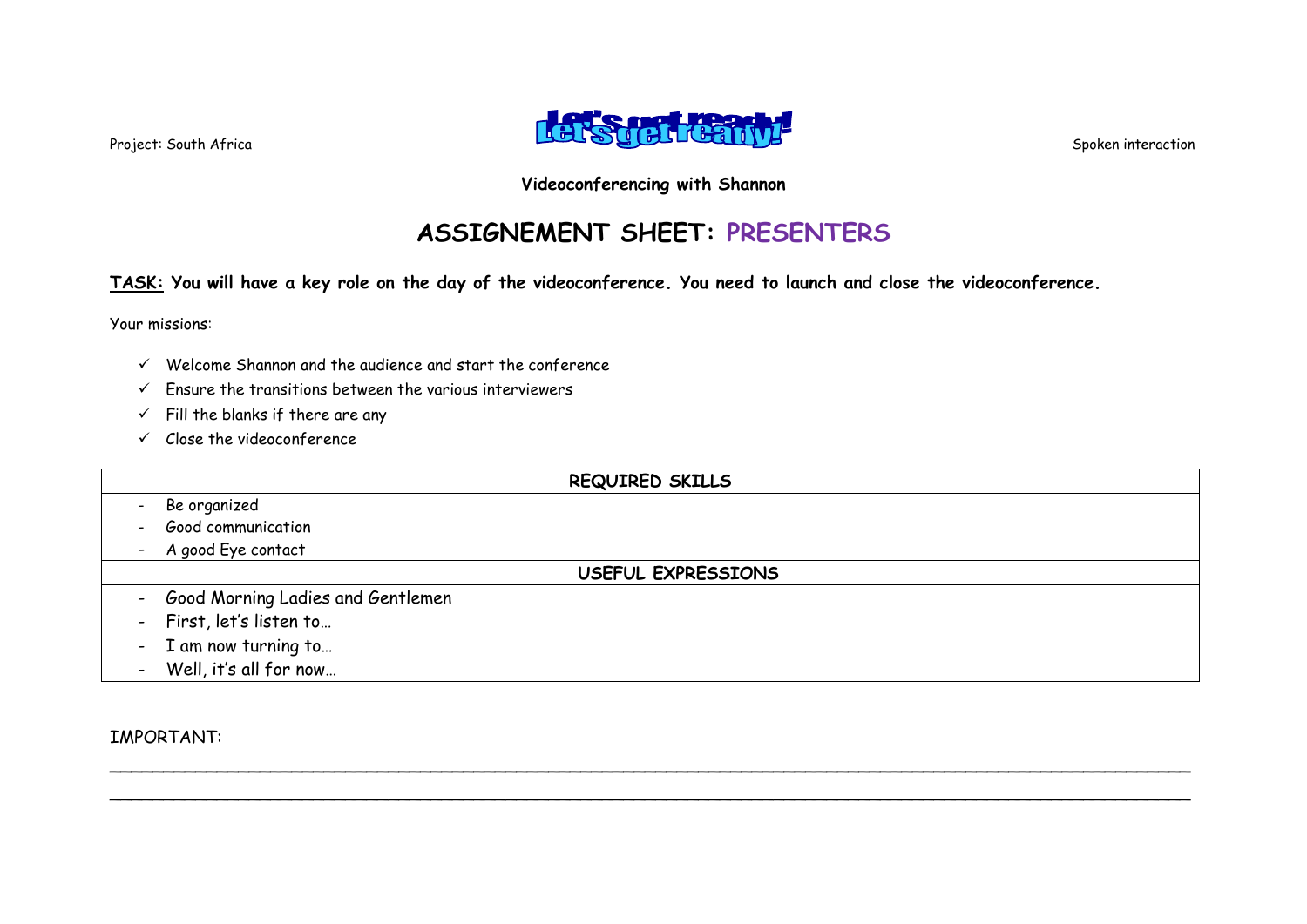

# **ASSIGNEMENT SHEET: INTERVIEWERS**

**TASK: You will have a key role on the day of the videoconference. You will be speaking to and with Shannon about South Africa.**

Your missions:

- $\checkmark$  Have a conversation with Shannon
- $\checkmark$  Ask her questions about South Africa
- $\checkmark$  React to her answers

|                                        | <b>REQUIRED SKILLS</b>      |  |
|----------------------------------------|-----------------------------|--|
| Be organized                           | - Be patient                |  |
| - Keep track of time                   | - Good resistance to stress |  |
| - Good communication skills            |                             |  |
| USEFUL EXPRESSIONS                     |                             |  |
| - Thanks for accepting to chat with us |                             |  |
| - A few questions on:                  |                             |  |
| - Can you repeat more slowly please    |                             |  |

\_\_\_\_\_\_\_\_\_\_\_\_\_\_\_\_\_\_\_\_\_\_\_\_\_\_\_\_\_\_\_\_\_\_\_\_\_\_\_\_\_\_\_\_\_\_\_\_\_\_\_\_\_\_\_\_\_\_\_\_\_\_\_\_\_\_\_\_\_\_\_\_\_\_\_\_\_\_\_\_\_\_\_\_\_\_\_\_\_\_\_\_\_\_\_\_\_\_\_\_\_ \_\_\_\_\_\_\_\_\_\_\_\_\_\_\_\_\_\_\_\_\_\_\_\_\_\_\_\_\_\_\_\_\_\_\_\_\_\_\_\_\_\_\_\_\_\_\_\_\_\_\_\_\_\_\_\_\_\_\_\_\_\_\_\_\_\_\_\_\_\_\_\_\_\_\_\_\_\_\_\_\_\_\_\_\_\_\_\_\_\_\_\_\_\_\_\_\_\_\_\_\_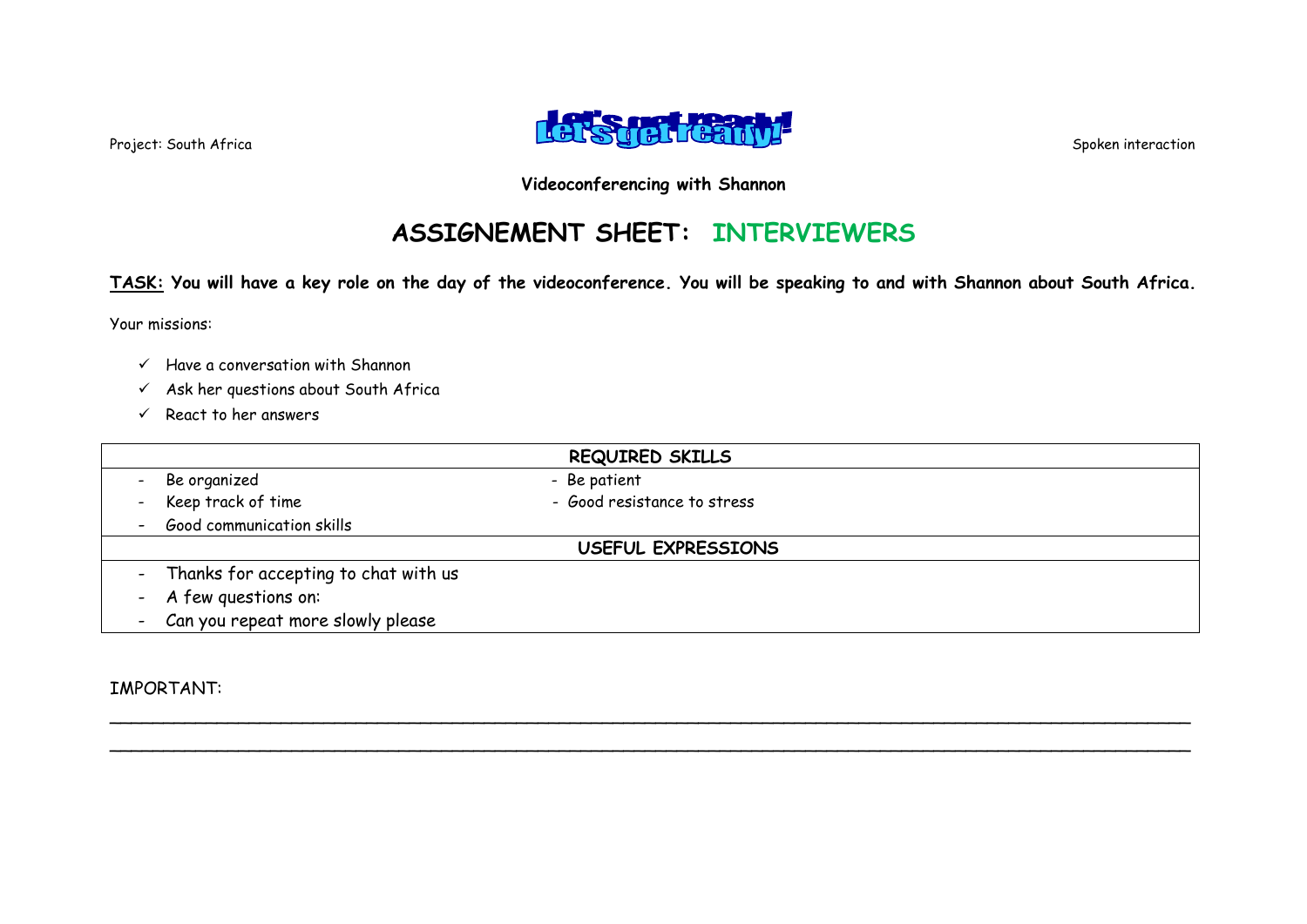

## **ASSIGNEMENT SHEET: PHOTOGRAPHERS and STEADYCAM**

**TASK: You will have a key role on the day of the videoconference. You will have to capture all the key moments of the conference.**

Your missions:

- $\checkmark$  To take pictures of the important moments of the conference
- $\checkmark$  To film the conference
- $\checkmark$  To edit the video after the conference

| <b>REQUIRED SKILLS</b>                                                       |                             |  |  |
|------------------------------------------------------------------------------|-----------------------------|--|--|
| Be organized                                                                 | - Be patient                |  |  |
| Good knowledge in photography and cameras<br>$\frac{1}{2}$ and $\frac{1}{2}$ | - Good resistance to stress |  |  |
| - Editing                                                                    |                             |  |  |
| USEFUL EXPRESSIONS                                                           |                             |  |  |
| - You're live from                                                           |                             |  |  |
| - Can you smile                                                              |                             |  |  |
| - Look at us please                                                          |                             |  |  |

\_\_\_\_\_\_\_\_\_\_\_\_\_\_\_\_\_\_\_\_\_\_\_\_\_\_\_\_\_\_\_\_\_\_\_\_\_\_\_\_\_\_\_\_\_\_\_\_\_\_\_\_\_\_\_\_\_\_\_\_\_\_\_\_\_\_\_\_\_\_\_\_\_\_\_\_\_\_\_\_\_\_\_\_\_\_\_\_\_\_\_\_\_\_\_\_\_\_\_\_\_ \_\_\_\_\_\_\_\_\_\_\_\_\_\_\_\_\_\_\_\_\_\_\_\_\_\_\_\_\_\_\_\_\_\_\_\_\_\_\_\_\_\_\_\_\_\_\_\_\_\_\_\_\_\_\_\_\_\_\_\_\_\_\_\_\_\_\_\_\_\_\_\_\_\_\_\_\_\_\_\_\_\_\_\_\_\_\_\_\_\_\_\_\_\_\_\_\_\_\_\_\_